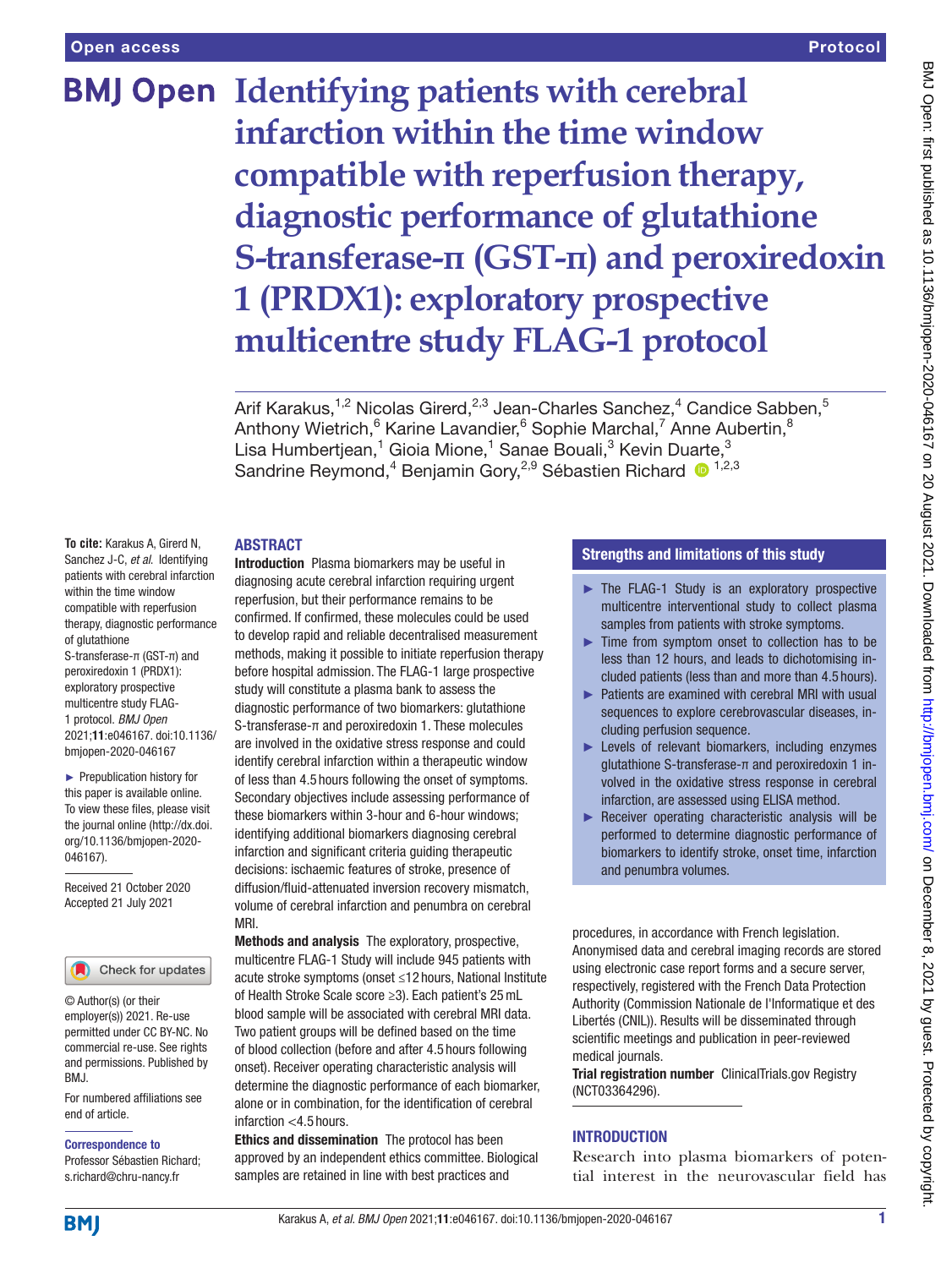generated a huge body of literature. However, most studies only attempt to predict prognosis for patients who had a stroke, and their sample sizes are too small to provide robust results.<sup>[1](#page-6-0)</sup> The potential for use of plasma biomarkers as an aid to stroke diagnosis remains rarely studied. The identification of biomarkers allowing rapid stroke diagnosis would improve patient management in practice, in the same way as troponin levels have improved management of myocardial infarction. A key parameter to determine would be cerebral infarction onset time, which could be estimated from biomarker kinetics. Indeed, stroke onset time is unknown for one-third of patients admitted to hospital. $2^3$  This parameter is nevertheless important, as it is associated with the success of reperfu-sion therapy and risk of haemorrhagic transformation.<sup>[4](#page-6-2)</sup> Previous results from our team revealed the ability of two proteins involved in the oxidative stress response (glutathione S-transferase- $\overline{\omega}$  (GST- $\overline{\omega}$ ) and peroxiredoxin 1 (PRDX1)) to estimate the time of cerebral infarction onset.<sup>56</sup>

Currently, imaging remains the only method by which stroke can be definitively diagnosed in patients presenting acute neurological deficits. In some countries, ambulances are equipped with CT scanner to diagnose stroke before hospital admission, making it possible to initiate intrave-nous thrombolysis (IVT) at an early stage.<sup>[7](#page-6-4)</sup> However, this practice is quite onerous, and its use remains exceptional. If plasma biomarkers specific for cerebral infarction were identified, rapid and reliable decentralised measurement methods could be developed to facilitate diagnosis before hospital admission. Additional biomarkers estimating significant criteria guiding therapeutic decisions in case of cerebral infarction, such as necrosis volume and penumbra, would also be of considerable interest.

Based on our previous results, we hypothesise that GST- $\overline{\omega}$  and PRDX1 plasma levels can identify patients with cerebral infarction within the therapeutic window of less than 4.5hours since onset. To test this hypothesis, we have developed the exploratory prospective multicentre FLAG-1 Study. During this study, we will constitute a plasma bank with samples from patients with acute neurological deficits for whom cerebral MRI data are available. Moreover, we aim to identify biomarkers for diagnosis of cerebral infarction, and related to criteria such as infarction and penumbra volume, that could guide important treatment decisions.

#### METHODS AND ANALYSIS Objectives and endpoints

The main objective of the FLAG-1 Study is to determine the diagnostic performance of circulating levels of GST- $\overline{\omega}$ and PRDX1, alone or in combination, to identify cerebral infarction within 4.5hours in a prospective cohort of patients in whom stroke symptoms appeared less than 12 hours before samples were collected. The primary endpoint of the study is the time from symptom onset to

blood sampling, dichotomised as less than and more than 4.5hours.

Secondary objectives are as follows:

- $\triangleright$  Determine the diagnostic performance of GST- $\overline{\omega}$  and PRDX1 levels for the identification of cerebral infarction at less than 3hours and less than 6hours.
- ► Examine how levels of GST-π, PRDX1, S100 calciumbinding protein B (S100b) and glial fibrillar astrocytic protein (GFAP) associate with:
	- Stroke diagnosis.
	- Ischaemic or haemorrhagic features of stroke.
	- The presence of diffusion/fluid-attenuated inversion recovery (FLAIR) mismatch on cerebral MRI.
	- The volume of cerebral infarction and penumbra.
	- The corresponding secondary endpoints are thus:
- Time from symptom onset to blood draw dichotomised as less than and more than 3hours, and less than and more than 6hours.
- ► Stroke diagnosis (vs stroke mimics).
- ► Ischaemic features of stroke (vs haemorrhagic features).
- ► Presence of diffusion/FLAIR mismatch (vs no diffusion/FLAIR mismatch).
- ► Extent of cerebral infarction, and penumbra volume, both quantified by MRI.

## Study setting

FLAG-1 is an exploratory prospective multicentre interventional study, for which 945 patients will be included from six stroke centres in France. The study was awarded funding from the French Health Ministry–Groupement Interrégional de Recherche Clinique et d'Innovation de l'Est (Programme Hospitalier de Recherche Clinique Interrégional—PHRCI-16-050). The first patient was included on 15 October 2018; inclusions are planned until 15 October 2021 (36 months), and the study will end before 15 April 2022. The duration of participation for patients ranges from 1day to 6 months following diagnosis. Data collection and analysis are planned to be completed by 15 April 2023.

# Population study

Patients will be included if:

- ► They have reached the legal age of majority (18 years).
- ► They present symptoms consistent with stroke.
- Their National Institute of Health Stroke Scale (NIHSS) score at inclusion is greater than or equal to 3.
- Time of symptom onset is known.
- ► The symptom-onset-to-inclusion time is less than or equal to 12 hours.

Patients will be not included if:

► They have a disease interfering with biomarker levels (known oncological disease, cirrhosis, medical history of myocardial infarction or history of stroke in previous 3 months).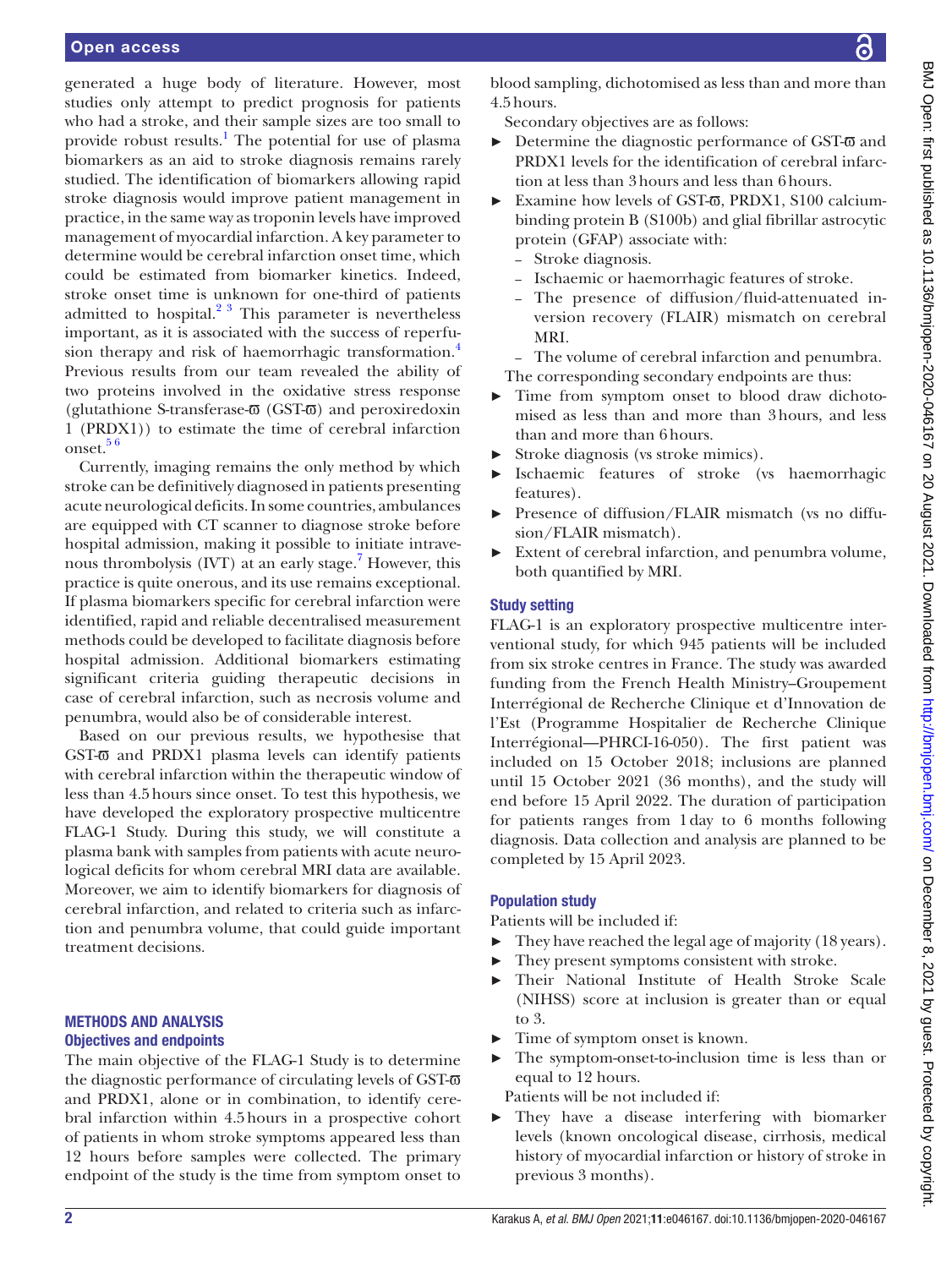- They present traumatic cerebral lesions (including subdural, epidural or parenchymal haematoma, subarachnoid haemorrhage or contusions).
- ► There are contraindications to performing MRI.

As no data are available in the literature that would predict the impact of renal failure on biomarker levels, the study protocol allows inclusion of patients with renal failure. To determine any effect, analysis of circulating biomarker concentrations will be conducted with due consideration of the glomerular filtration rate.

# Intervention

Patients are included after admission to one of the stroke centres with access to MRI, following an assessment by a neurologist, verification of inclusion and non-inclusion criteria, and if the time of stroke onset is precisely specified by the patient, relatives, and/or during the first medical assistance interview. Inclusion will not alter clinical handling of patients with suspected stroke, which will conform to current guidelines.

# Blood collection

To determine biomarker levels, a 25mL blood sample is collected, ideally at the same time as the standard venous puncture for blood collection during the acute phase of stroke for urgent biological assays.

# Cerebral MRI

Cerebral MRI is performed within 30min of blood collection with the sequences commonly used to diagnose stroke: diffusion-weighted imaging with apparent diffusion coefficient mapping, FLAIR imaging, T2\*-weighted gradient-recalled echo imaging, time-of-flight MR angiography and dynamic susceptibility contrast-enhanced MR perfusion. In each centre of inclusion, sequences are implemented in line with technical specifications defined in the study protocol to obtain consistent data.

## Follow-up

A final examination is scheduled between 3 and 6 months after inclusion (only for patients for whom cerebral infarction was confirmed by MRI) to complete information relating to investigations to determine stroke aetiology, and to determine the modified Rankin Scale (mRS) score.

# Data collection

Data management is performed by a data manager at Nancy Clinical Investigation Center (CIC-P), France.

# Clinical data

Data are collected relating to:

- ► Patient characteristics (sex, age, vascular risk factors including hypertension, diabetes, tobacco use, dyslipidaemia, alcohol consumption, medical history of migraine, atrial fibrillation, coronary heart disease, medical history of stroke, medication).
- ► Clinical state at admission (time of symptom onset, NIHSS score).
- Therapies (reperfusion with IVT and/or mechanical thrombectomy (MT)).
- Stroke aetiology (ASCOD classification).<sup>8</sup>
- ► Degree of dependence (mRS) assessed between 3 and 6 months after inclusion.

# Biological data

The plasma bank is constituted from blood samples. After centrifugation (3000g) of blood samples, EDTA plasma is immediately aliquoted and stored at −80°C until analysis. Biomarker levels in plasma are determined using the ELISA method. GST-π concentration is determined using the Abbexa colorimetric assay (abx151762) according to the manufacturer's recommendations, on samples diluted 1/5. The PRDX1 level is determined using the Abnova ELISA kit, on samples diluted 1/4, and PRDX1 concentrations are measured by a colorimetric detection system. S100b concentrations are measured by a colorimetric detection system from Millipore (EZHS100B-33K) and GFAP concentration levels are determined using the Meso Scale Discovery GFAP assay (F211M), both in accordance with the recommendations of the kit manufacturers. All measurements are blinded, samples are randomly distributed on 96-well ELISA plates and analysed in duplicate. Assay reproducibility is assessed based on standards, by determining intrarun and inter-run coefficients of variation  $\langle$ <10% for results to be valid).

# Imaging data

Imaging parameters include:

- ► Diagnosis (stroke or not).
- ► Ischaemic or haemorrhagic features of stroke.
- ► Infarct volume.
- ► Vascular occlusion.
- ► Diffusion/FLAIR mismatch.
- Penumbra volume.

They are determined by a semiautomated method and independent blinded analysis by two neuroradiologists. In case of disagreement on diagnosis, a third assessment is performed in consultation with both radiologists. All imaging analyses are performed in the same centre, University Hospital Nancy (France), following data storage in a secure server (ArchiMed Database).

# Statistical analysis

Statistical analysis will be performed at Nancy CIC-P.

## Sample size estimates

A sample size of 756 included patients (378 with cerebral infarction <4.5hours and 378 with cerebral infarction >4.5hours) is required to measure a sensitivity of 75% and a specificity of 75% for a two-biomarker strategy (conservative estimation to identify cerebral infarction <3hours based on Turck *et al*<sup>[5](#page-6-3)</sup> for GST-**π** alone— 68% sensitivity and 82% specificity—and on Richard *et al*<sup> $6$ </sup> for PRDX1 alone—53% sensitivity and 86% specificity), with a precision of 5% (half CI of sensitivity lower than  $5\%$ ), an alpha risk of  $5\%$  (2.5% alpha for sensitivity and 2.5% alpha for specificity), and proportion of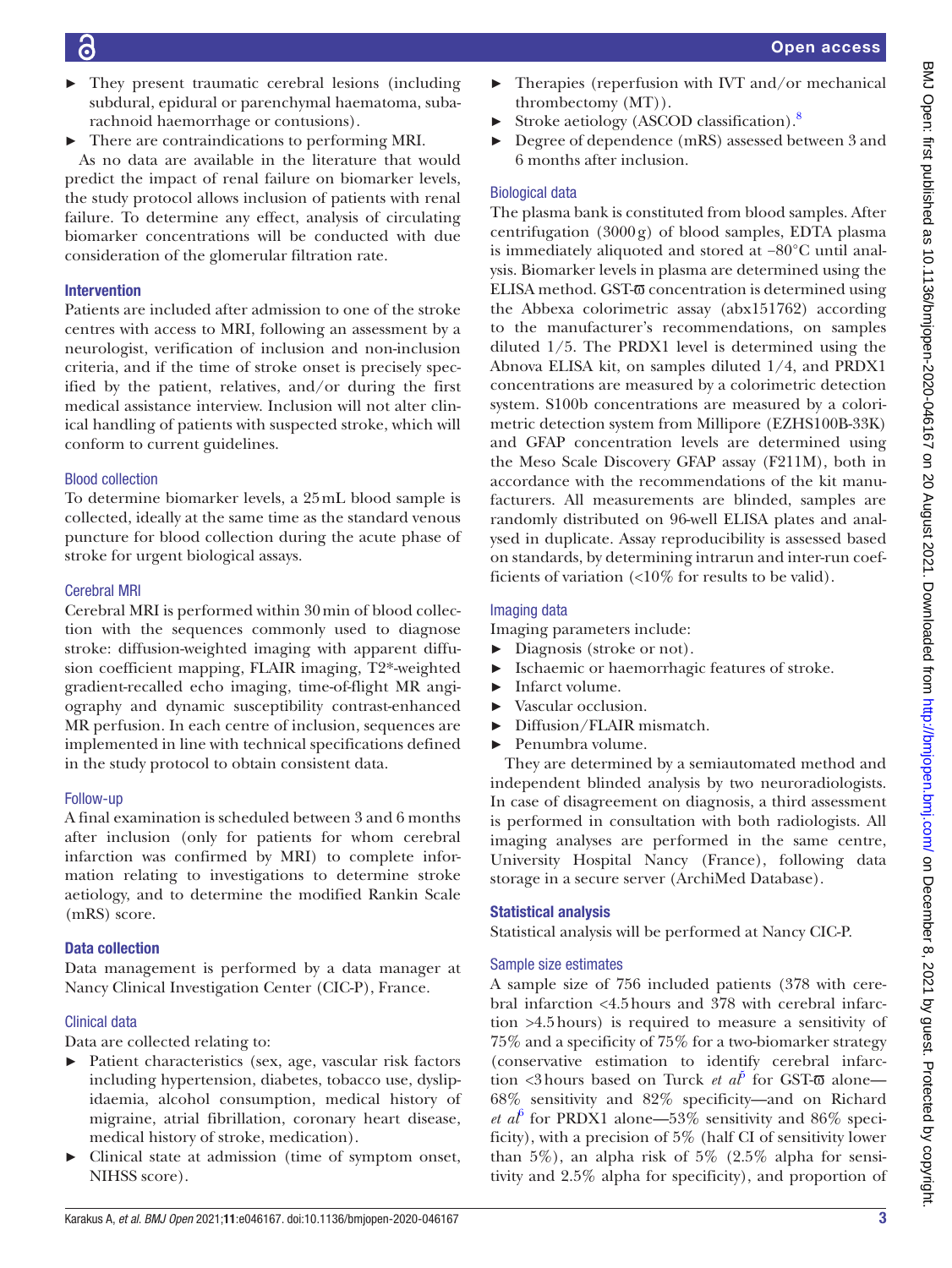

<span id="page-3-0"></span>Figure 1 FLAG-1 Study flow chart. ASCOD: classification of cerebral infarction aetiologies.<sup>8</sup> FLAIR, fluid-attenuated inversion recovery; GST-π: glutathione S-transferase-π, mRS: modified Rankin Scale, PRDX1: peroxiredoxin 1.

cerebral infarctions <4.5hours of 50%. Because patients are included before MRI scans are performed, we have to consider that about 20% of initially included patients will present parenchymal haematoma and stroke mimics. Therefore, a total of 945 patients will be included.

## Analysis to meet the main objective

Patients included in the study are classified into two groups based on the time of blood draw (before and after 4.5hours following the onset of symptoms). Receiver operating characteristic analysis will be performed, and the area under the curve will be determined for each biomarker with the maximal sum of sensitivity and specificity to determine the diagnostic performance (sensitivity, specificity) of GST- $\overline{\omega}$  and PRDX1 levels, alone or in combination, to identify cerebral infarction at less than 4.5hours.

## Analysis to meet the secondary objectives

To meet secondary objectives, associations will be sought between biomarker levels and dichotomous endpoints using univariate and multivariate logistic regression, and associations between biomarker levels and continuous endpoints will be assessed using linear regression models.

The methods and analysis to be applied in the FLAG-1 Study are summarised in [figure](#page-3-0) 1.

## **Amendments**

To facilitate inclusion of patients for whom the onset-toinclusion period was >4.5hours, the following amendments have been submitted to the ethics committee for approval.

- 1. Knowledge of symptom onset time for patients with onset-to-inclusion time >4.5hours is no longer required. For these patients, to ensure onset-to-inclusion time is between 4.5 and 12 hours at inclusion:
	- Last time patient presented no deficit must be less than 12 hours.
	- Symptoms must have been first recognised more than 4.5hours before blood draw.
- 2. Distribution of the sample size according to onset-toinclusion time has been changed, with 75% and 25% of included patients with onset-to-inclusion time less than and more than 4.5hours, respectively. Overall sample size is therefore slightly modified, requiring 930 patients to meet the primary objective, including:
	- 558 patients with onset-to-inclusion time of less than 4.5hours,
	- 186 patients with onset-to-inclusion time of greater than 4.5hours,
	- 186 patients (20%) presenting haemorrhagic stroke or stroke mimics.

## Patient and public involvement

None in the FLAG-1 Study.

# ETHICS AND DISSEMINATION Approval by Research Ethics Committee

The promoter of the FLAG-1 Study is University Hospital Nancy (France). The protocol has been approved by an independent ethics committee (Comité de Protection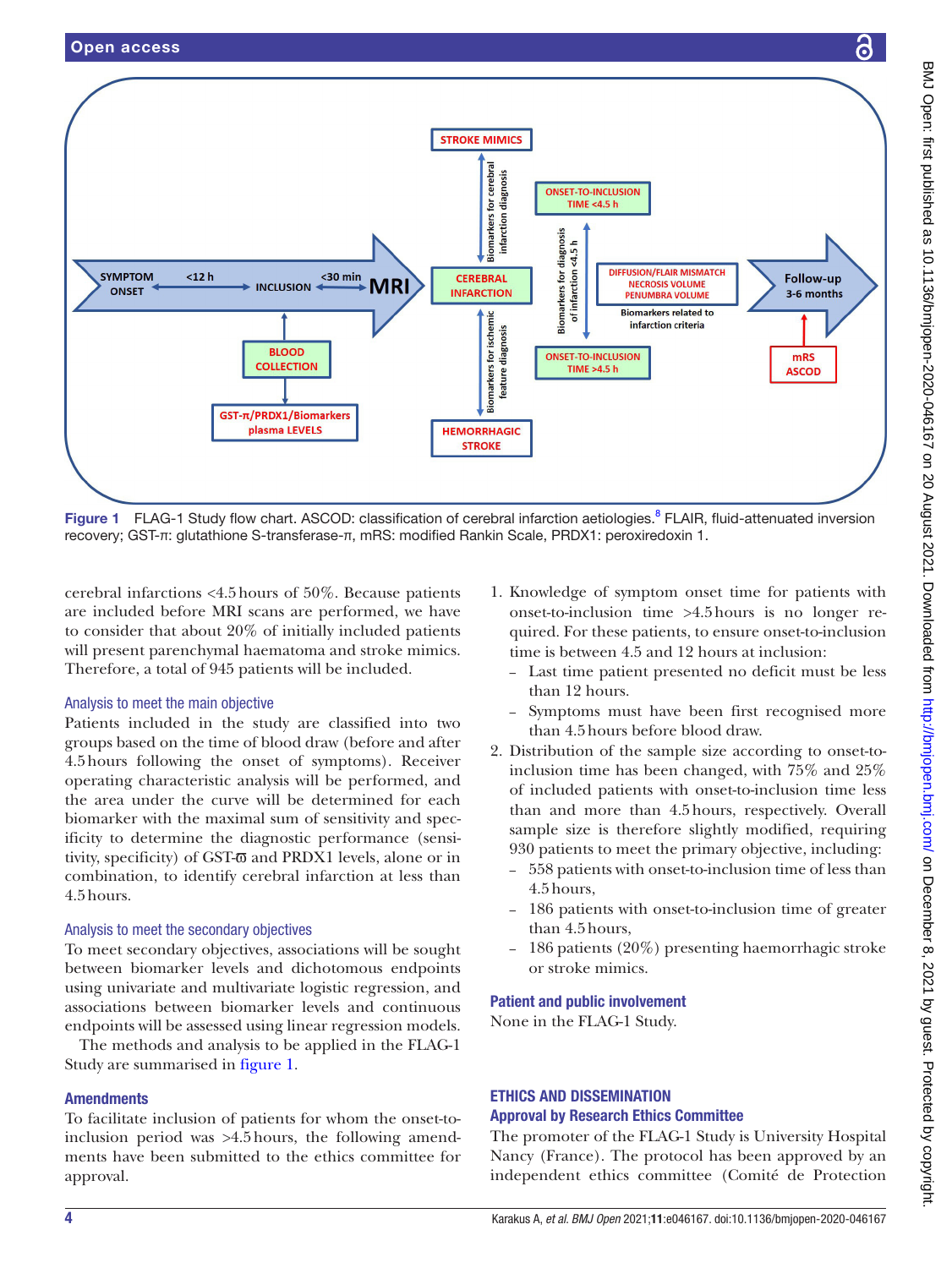des Personnes EST I; approval decision 12 April 2018, under number 2018/27).

#### Patient consent

In line with French legislation for interventional studies presenting a moderate risk for included patients, oral consent will be obtained from each patient after presentation of clear written information. For patients who are unable to give consent at the time of inclusion, oral consent will be obtained from their relatives, and if this is not possible, investigators can include patients following the emergency procedure. In these cases, consent is obtained from included patients as soon as possible. Patient information and consent are reported in the medical records, along with a statement that collected data will only be used for ancillary studies in the neurovascular field.

#### Data management

All data (including clinical, biological and imaging data) collected for the study are anonymised. Study data will be collected in an electronic Case Report Form (eCRF) created using Ennov Clinical Electronic Data Capture software V.7.5. For each patient included, an eCRF is created with only the patient's initials, month and year of birth, and a number is attributed to ensure confidentiality. Remote access to the eCRFs, via a web browser (https), will be provided to authorised users only, with specific authorisations controlled through a personal login and passwords. Data quality will be ensured by testing for inconsistencies. The database will be locked once discrepancies have been resolved. Data will be provided to the statistical team for analysis in the form of SAS V.9.4 tables (SAS Institute). Analysis will be conducted under the supervision of the trial's methodologist. Data are monitored by the Research and Innovation Unit (Data Management Department) at University Hospital Nancy, independently from investigators. Investigators commit to submitting to audits from the promoter or regulatory authorities.

Throughout the study, plasma samples are sent to and stored at the Biological Resource Center at University Hospital Nancy (France), in line with best practices and procedures set out in the French legislation, until they have been used up, notably in ancillary studies. All cerebral imaging data are anonymised and sent from centres to the 'CIC–Innovations Technologies' at University Hospital Nancy (France), and stored in a secure server (ArchiMed Database) registered at the French CNIL.

Results will be disseminated through communications in scientific meetings and publications in peer-reviewed medical journals.

Due to the minimal risk of adverse events for patients included in this study, no independent data safety monitoring board is required. A steering committee will monitor the study's progress, respond to scientific issues and may suggest amendments.

# **DISCUSSION**

The FLAG-1 Study aims to set up a major plasma bank consisting of samples from a large cohort of patients who had a stroke associated with comprehensive clinical and imaging data to (1) assess the ability of PRDX1 and GST-π, both involved in oxidative stress, to act as biomarkers for the identification of cerebral infarction within a time frame compatible with reperfusion therapy, (2) identify biomarkers allowing early diagnosis of cerebral infarction, and (3) select biomarkers through which to estimate crucial factors, such as volume of irreversible ischaemia and penumbra, guiding the therapeutic decision to implement cerebral infarction reperfusion.

The timing of the decision to implement reperfusion therapy in patients with cerebral infarction is no longer an impenetrable barrier. Initial studies demonstrating gain of IVT included only patients for whom the timing of symptom onset was precisely known, to determine a therapeutic time window (treatment within 3hours for NINDS Study, and 4.5 hours for ECASS III). $910$  Subsequently, a therapeutic time window of 6hours was used for most MT studies in  $2015$ .<sup>[11](#page-6-8)</sup> Therefore, guidelines stated reperfusion therapy should be used in patients presenting cerebral infarction for whom symptom onset time is known, within the time windows defined by studies. $12$  The FLAG-1 Study was developed in this context, with the main objective of assessing the ability of biomarkers to identify patients presenting cerebral infarction within the time window compatible with reperfusion. However, subsequent studies, some including patients for whom the timing of symptom onset was unknown, identified other criteria indicating benefits of implementing reperfusion therapy. These included the diffusion/FLAIR mismatch from the WAKE-UP Study.<sup>[13](#page-6-10)</sup> Results from DAWN<sup>14</sup> and DEFFUSE  $3^{15}$  Studies demonstrated dramatic clinical gain for patients treated with MT outside the usual therapeutic time windows, up to 24 hours after the onset of symptoms, leading to immediate modification of guidelines. $^{16}$  The issue for the FLAG-1 Study was: is there any remaining need to determine the time of cerebral infarction to decide on the implementation of reperfusion therapy? Analyses of results from patients who had a stroke included in studies assessing outcomes following reperfusion therapy demonstrated that clinical gains and risk of haemorrhagic transformation (ie, efficiency and safety) were closely related to onset-to-treatment  $time.<sup>417</sup>$  While time must not be considered as an exclusive criterion for excluding cerebral reperfusion therapy, it nevertheless remains one of the most important criteria predicting treatment success.

The secondary objectives of the FLAG-1 Study are as important as the primary objective, as they aim to identify biomarkers in patients who had a stroke related to crucial criteria that could guide physicians in making their decision to implement reperfusion therapy (or not). In practice, evidence of diffusion/FLAIR mismatch provided by MRI is used as a means to consider cerebral infarction within the therapeutic window of 4.5hours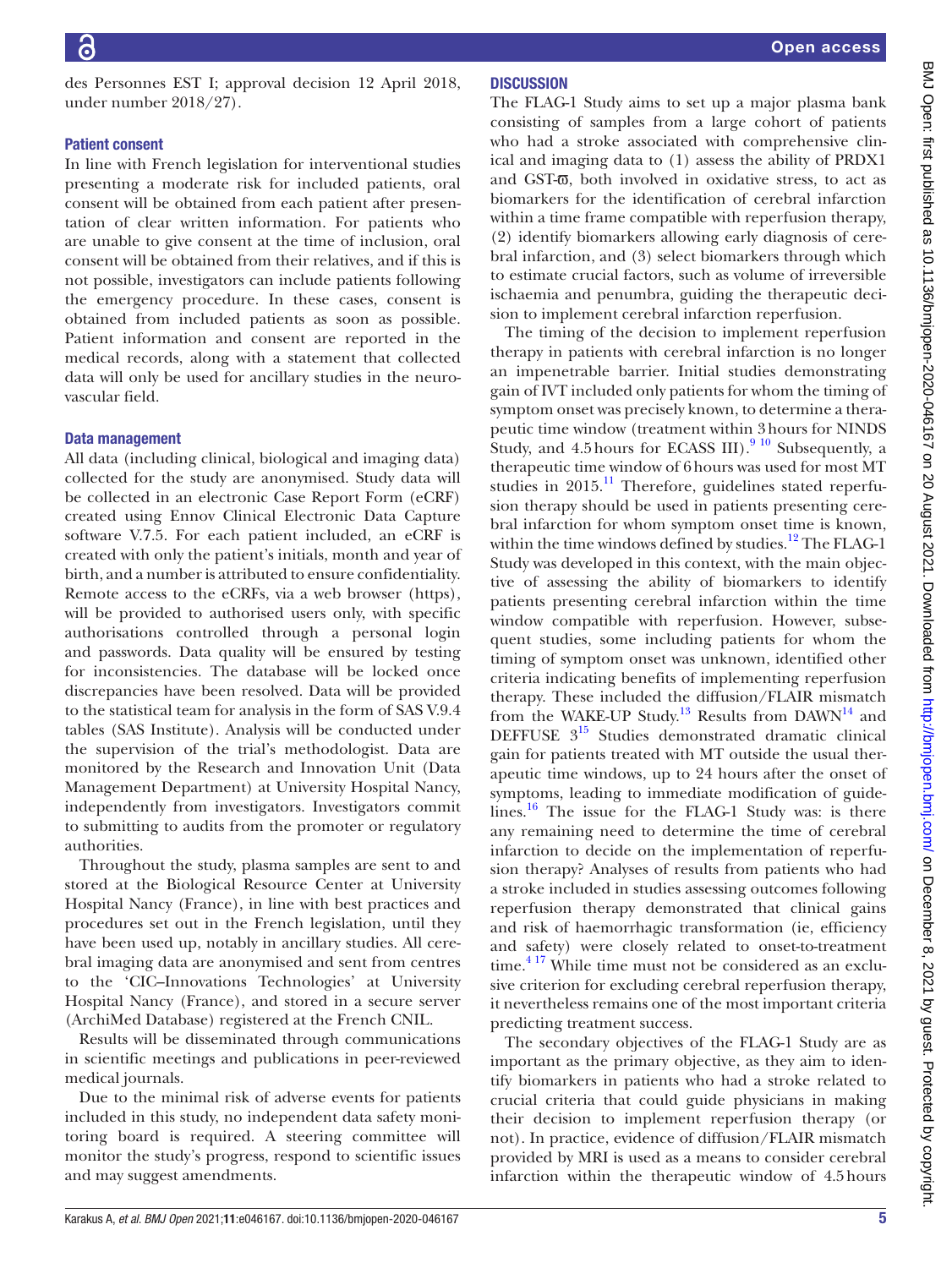between onset and examination. However, Thomalla *et*   $a^{18}$  demonstrated that it was not a reliable criterion to classify patients with certainty within this time window. In contrast, the WAKE-UP Study<sup>13</sup> found it was sufficient to use IVT effectively and safely. The DAWN,  $^{14}$  DEFFUSE  $3^{15}$ and EXTEND-IV<sup>19</sup> Studies all emphasised how the volume of cerebral infarction and penumbra were crucial criteria to guide the decision to implement reperfusion therapy, beyond a simple question of time. These studies included patients with a high potential for long-term functional recovery, with limited irreversible necrosis volumes and presence of penumbra (ie, cerebral tissue with decreased cerebral blood flow allowing neuronal survival but not electrical activity) demonstrated by a radiological/clinical mismatch, or diffusion/perfusion mismatch, and representing reversible ischaemia. The decision to implement reperfusion is thus a compromise between enhancing restoration of cerebral blood flow in penumbra, and the risk of haemorrhagic transformation in necrosis. All patients included in the FLAG-1 Study are assessed by cerebral MRI, and in particular perfusion sequences will be obtained. It will thus be possible to identify biomarkers related to both necrosis and penumbra volume. Along these lines, plasma levels of oxidative stress molecules have been reported to be related to penumbra volume, and we are particularly interested in the ability of PRDX1 and GST- $\overline{\omega}$  to estimate this criterion.<sup>[20](#page-6-16)</sup>

The final goal of identifying biomarkers related to cerebral infarction is to allow early diagnosis, before patient admission and imaging. A decentralised immunological method to determine biomarker thresholds could be used to diagnose cerebral infarction, and thus initiate IVT, before hospital admission. $^{21}$  $^{21}$  $^{21}$  To achieve this goal, the FLAG-1 Study aims to identify high-performance biomarkers specifically identifying stroke (as distinct from stroke mimics such as epilepsy, migraine or functional troubles), and ischaemia (as distinct from cerebral haematoma, which is the main contraindication to exclude before initiating IVT). However, any such diagnostic method requires biomarkers identifying cerebral infarction with a high positive predictive value. Previous studies from our team reported increased PRDX1 and GST- $\overline{\omega}$  plasma levels within 3 hours of stroke onset.<sup>5 6</sup> These enzymes are produced by astrocytes and endothelial cells, and released by apoptotic cells in response to the oxidative stress inherent to cerebral ischaemia. They promote neutralisation of reactive oxygen species and prevent transmigration of leucocytes across the blood–brain barrier.<sup>[6](#page-6-6)</sup> The FLAG-1 Study will also assess the diagnostic performance of S100b and GFAP plasma levels for the identification of cerebral infarction. Both these molecules are released during cerebral necrosis. Increased plasma levels could be specific evidence of cerebral damage, as their interest to diagnose head injury.<sup>22</sup> We would like to assess the utility of these two biomarkers in the context of cerebrovascular damage. Studies from other groups suggest that S100b can differentiate between patients with cerebral ischaemia and

stroke mimics.<sup>23</sup> This molecule has notably been reported to identify cerebral infarction in patients presenting nonspecific clinical signs, such as dizziness. $^{24}$  $^{24}$  $^{24}$  GFAP would be of considerable interest to diagnose haemorrhagic stroke, but it lacks sensitivity for low-volume haematomas.<sup>25-28</sup> Alternative research directions include the identification of biomarkers from other pathways triggered during ischaemia, such as neuronal and glial necrosis, and the inflammatory response. The volume of plasma collected from each patient during the FLAG-1 Study will allow us to assess many other biomarkers through ancillary studies. The literature reports significant results for cerebral infarction diagnosis based on the detection of exosomal miRNAs, glycogen phosphorylase isoenzyme BB and retinol-binding protein  $4.\overline{^{29-31}}$  During ischaemia, cell adhesion molecules are expressed at the endothelial surface to promote migration of leucocytes toward necrotic sites and initiate inflammation. We have already reported increased E-selectin and vascular cell adhesion molecule-1 during the acute phase of stroke.<sup>[32](#page-6-23)</sup> However, all these previous studies share the limitation of a small patient cohort. Larger cohorts, such as that planned for FLAG-1, are needed to confirm the hypotheses.

The FLAG-1 Study is thus the first step to building diagnostic methods. Biomarkers of potential interest for cerebral infarction diagnosis must be validated following clinical studies, first confirming their capacity to allow reliable diagnosis, and thereafter their efficiency and safety with a view to initiating reperfusion therapy.

Through the FLAG-1 Study, we will constitute an extensive bank of plasma samples from patients who had a stroke along with exhaustive clinical and radiological data. This resource will be used to identify biomarkers of interest for early diagnosis of cerebral infarction. The objectives are to identify biomarkers with a good diagnostic performance to identify cerebral ischaemia, and to clearly differentiate between important criteria guiding the therapeutic decision to introduce reperfusion therapy, such as time since stroke onset, volume of necrosis and penumbra. This research could lead to the development of a rapid decentralised diagnostic method in clinical practice, thanks to which it would become possible to initiate reperfusion therapies before hospital admission.

#### Author affiliations

<sup>1</sup>Department of Neurology, Stroke Unit, University Hospital Centre Nancy, 54035 Nancy, France 2 University of Lorraine, Nancy, France <sup>3</sup>Plurithematic Clinical Investigation Center, CIC-P 1433, INSERM U1116, University Hospital Centre Nancy, 54500 Vandoeuvre-lès-Nancy, France 4 Department of Human Protein Sciences, University of Geneva Medical Centre, 1206 Geneva, Switzerland 5 Stroke Unit, Rothschild Foundation, 7519 Paris, France 6 Stroke Unit, Bar-le-Duc Hospital Centre, 55000 Bar-le-Duc, France 7 Stroke Unit, Verdun Hospital Centre, 55100 Verdun, France <sup>8</sup>Stroke Unit, Hospital Centre Troyes, CS 20718, 10003 Troyes, France <sup>9</sup>Department of Diagnostic and Therapeutic Neuroradiology, INSERM U1254, IADI, University Hospital Centre Nancy, 54035 Nancy, France